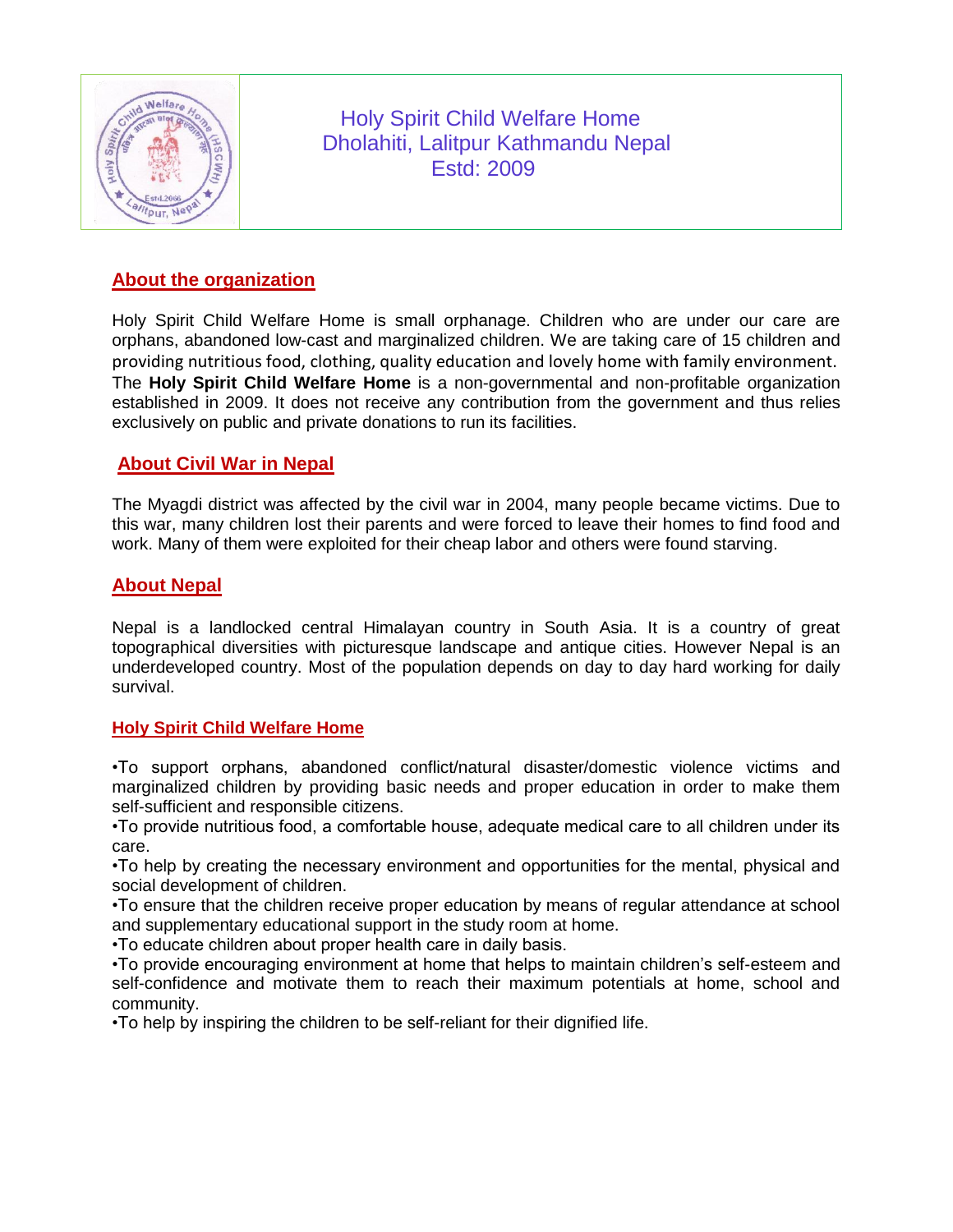# **Volunteer at the Holy Spirit Child Welfare Home**

If you are willing to work and exchange your culture and language with children, we welcome you to come volunteer at our house. You can come…

- For days, weeks or months to our organization to help children.
- to teach children English, drawing and games
- If you are willing to share your knowledge with children
- If you want learn Nepali and help them with their homework.
- Our children are friendly and easy going.
- We provide volunteers accommodation, meals, hiking and sightseeing opportunities.
- However, volunteers are requested to cover their living expenses.
- Please contact us

## **Future Goals**

-To provide support for more children who are orphans, abandoned, low cast, victims and marginalized children by providing educational activities in order to make the self-reliant and responsible person.

-Provide job skills training and scholarship for the needy children.

-Establish ownership of a permanent home for the children.

-To spread branches of HSCWH in different parts of Nepal to reach and support more children. URGENT FUNDING REQUIREMENTS

We would like to request you to help with following urgent funding with our monthly expenses.

Assistance with ongoing monthly expenses for food, housing, clothing and housing and educational costs 1568 Euros is the total expenses for a month.

Education sponsorship of a child is 185 Euro Per year. If you are interested to help the children by sponsoring, our organization will send you the profile details of a child with photograph. You can also correspond directly with the children.

Donation to the general fund towards food, housing, clothing and medical expenses rent and utilities per month is 1336.65 Euro.

### **SPONSORSHIP**

•The operation of an orphanage such as the HSCWH requires significant sponsorship.

•You help and support would be appreciated.

### **SPONSOR A CHILD**

Sponsor a child at the HSCWH is rewarding, it will help to make a truly personal and positive impact on each children of HSCWH.

You can also contribute to meet our expenses cost

-Food

-Donation for medicine and first Aid

-Donation for house rent

-Donation for computer training

-Toys for children

-Donation for land and building

-Sponsor for monthly budget